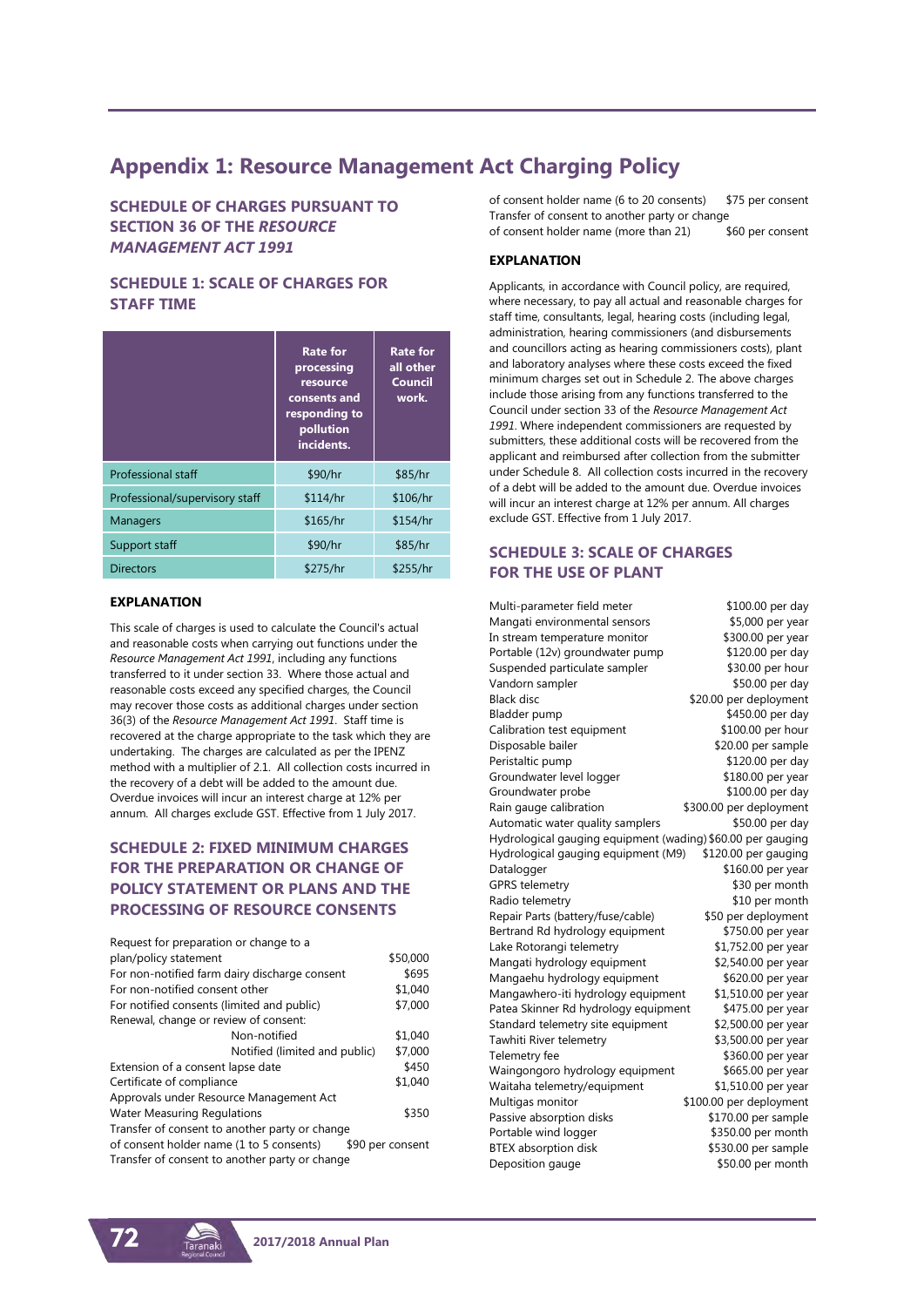Drager air sampler  $$40.00$  per sample DusTrak desktop monitor (PM10) \$100.00 per day DusTrak handheld \$30.00 per deployment Gastec air sampler \$50.00 per sample Stack air sampling kits \$250.00 per day Macroinvertebrate sample processing \$334.00 per sample Oxipond algal analysis \$50.00 per sample Periphyton aspirator  $$100.00$  per day Soil biomonitoring \$7,658.00 per year Ballance riparian administration \$3,000.00 per year Riverlands riparian administration \$1,400.00 per year Digital video survey \$100.00 per day Sound system  $$120.00$  per day<br>Survey equipment  $$50.00$  per day Survey equipment Traffic management (TMS) \$87.00 per hour Video survey equipment \$50.00 per day Motorboat - Delia S  $$2,000.00$  per day Quad bike **\$350.00** per day<br>Single axle trailer \$350.00 per day Single axle trailer Tandem trailer **\$95.00 per day**<br>
Spill response trailer \$250.00 per day Spill response trailer Teryx ATV<br>Electric fishing equipment \$250.00 per day Electric fishing equipment Electrical submersible pump \$50.00 per day Fyke net  $$50.00$  per deployment G-minnow trap  $$10.00$  per deployment Spray unit \$200.00 per day

#### **EXPLANATION**

This scale of charges is used to calculate the Council's actual and reasonable costs when carrying out functions under the Resource Management Act 1991. Where those actual and reasonable costs exceed any specified amounts, the Council may recover those costs as additional charges under section 36(3) of the Resource Management Act 1991. The use of materials stored in the spill response trailer and/or used in spill response will be recovered from the spiller on an actual and reasonable basis. All collection costs incurred in the recovery of a debt will be added to the amount due. Overdue invoices will incur an interest charge at 12% per annum. All charges exclude GST. Effective from 1 July 2017.

## **SCHEDULE 4: FIXED MINIMUM CHARGES FOR LABORATORY ANALYSES**

| рH                          | \$16.50 |
|-----------------------------|---------|
| Alkalinity                  | \$22.50 |
| Acidity                     | \$22.50 |
| Conductivity                | \$16.50 |
| Salinity                    | \$16.50 |
| Turbidity                   | \$16.50 |
| Absorbance - filtered       | \$16.50 |
| Hardness                    | \$22.50 |
| Boron                       | \$31.50 |
| Chloride                    | \$28.50 |
| Sulphate                    | \$31.50 |
| Sulphide                    | \$28.50 |
| Fluoride                    | \$28.50 |
| Silica - reactive dissolved | \$28.50 |
| Chlorine (kit)              | \$22.50 |
| Formaldehyde (kit)          | \$22.50 |
| Nitrogen - Ammonia          | \$28.50 |
| Nitrogen - Nitrite          | \$28.50 |
| Nitrogen - Nitrate          | \$35.50 |
| Nitrogen - Urea             | \$35.50 |
| Nitrogen - Total            | \$47.00 |

| Phosphorus - Total                                      | \$35.50  |
|---------------------------------------------------------|----------|
| Phosphorus - reactive dissolved                         | \$28.50  |
| Settleable solids                                       | \$16.50  |
| Suspended solids                                        | \$35.50  |
| <b>Total Grease</b>                                     | \$87.50  |
| Floatable grease                                        | \$94.00  |
| Oil and Grease, or Hydrocarbons                         | \$104.00 |
| Oil and Grease, and Hydrocarbons                        | \$107.00 |
| Chlorophyll                                             | \$52.00  |
| Cyanide (total)                                         | \$80.00  |
| Phenol (total)                                          | \$80.00  |
| Methanol                                                | \$52.00  |
| Biochemical oxygen demand:                              |          |
| - clean water                                           | \$44.50  |
| - wastewater                                            | \$91.00  |
| - filtered BOD - clean water                            | \$58.00  |
| - filtered BOD - wastewater                             | \$103.00 |
| Chemical oxygen demand - filtered                       | \$63.00  |
| Chemical oxygen demand - total                          | \$52.00  |
| DO meter - Field                                        | \$23.50  |
| Metals - direct soluble/acid soluble (includes cations) | \$23.00  |
| Metals - total                                          | \$52.00  |
| Mercury - total                                         | \$77.50  |
| Vanadium (gallic acid)                                  | \$52.00  |
| Faecal coliforms or E.coli (Membrane filtration)        | \$39.00  |
| Faecal coliforms and E.coli (Membrane filtration)       | \$41.00  |
| Enterococci - Water/Wastewater (Membrane filtration)    | \$41.00  |
| Faecol coliforms (MPN)                                  | \$93.00  |
| Enterococci (MPN)                                       | \$93.00  |
| Shellfish (MPN)                                         | \$111.00 |
| Soil - Sample preparation                               | \$39.00  |
| Air deposition filters                                  | \$31.50  |
| 1080                                                    | \$76.50  |
| Metals -mussels/shellfish                               | \$39.00  |

#### **EXPLANATION**

This schedule sets out the fixed minimum charges for laboratory analyses, and is also a scale of charges that will be used to calculate the Council's actual and reasonable costs when carrying out functions under the *Resource Management Act 1991*. Where those actual and reasonable costs exceed the fixed charges in this schedule, the Council may recover those costs as additional charges under section 36(3) of the *Resource Management Act 1991*. An explanation of the methods used for laboratory analyses is available on request. All collection costs incurred in the recovery of a debt will be added to the amount due. Overdue invoices will incur an interest charge at 12% per annum. Charges exclude GST. Effective from 1 July 2017.

## **SCHEDULE 5: FIXED INITIAL ANNUAL MONITORING DEPOSIT CHARGES FOR ACTIVITIES WITH TAILORED COMPLIANCE MONITORING PROGRAMMES 2016/2017**

#### **CATCHMENTS - HEREKAWE STREAM**

| Methanex Motunui Limited                       | \$3,597 |
|------------------------------------------------|---------|
| New Plymouth District Council                  | \$2.111 |
| Origin Energy Resources (Kupe) Limited         | \$2.619 |
| Port Taranaki Limited                          | \$2,255 |
| Shell Todd Oil Services Limited (New Plymouth) | \$4.864 |

#### **CATCHMENTS - HONGIHONGI STREAM**

| Bulk Storage Terminals Limited (New Plymouth) | \$3,080 |
|-----------------------------------------------|---------|
|-----------------------------------------------|---------|

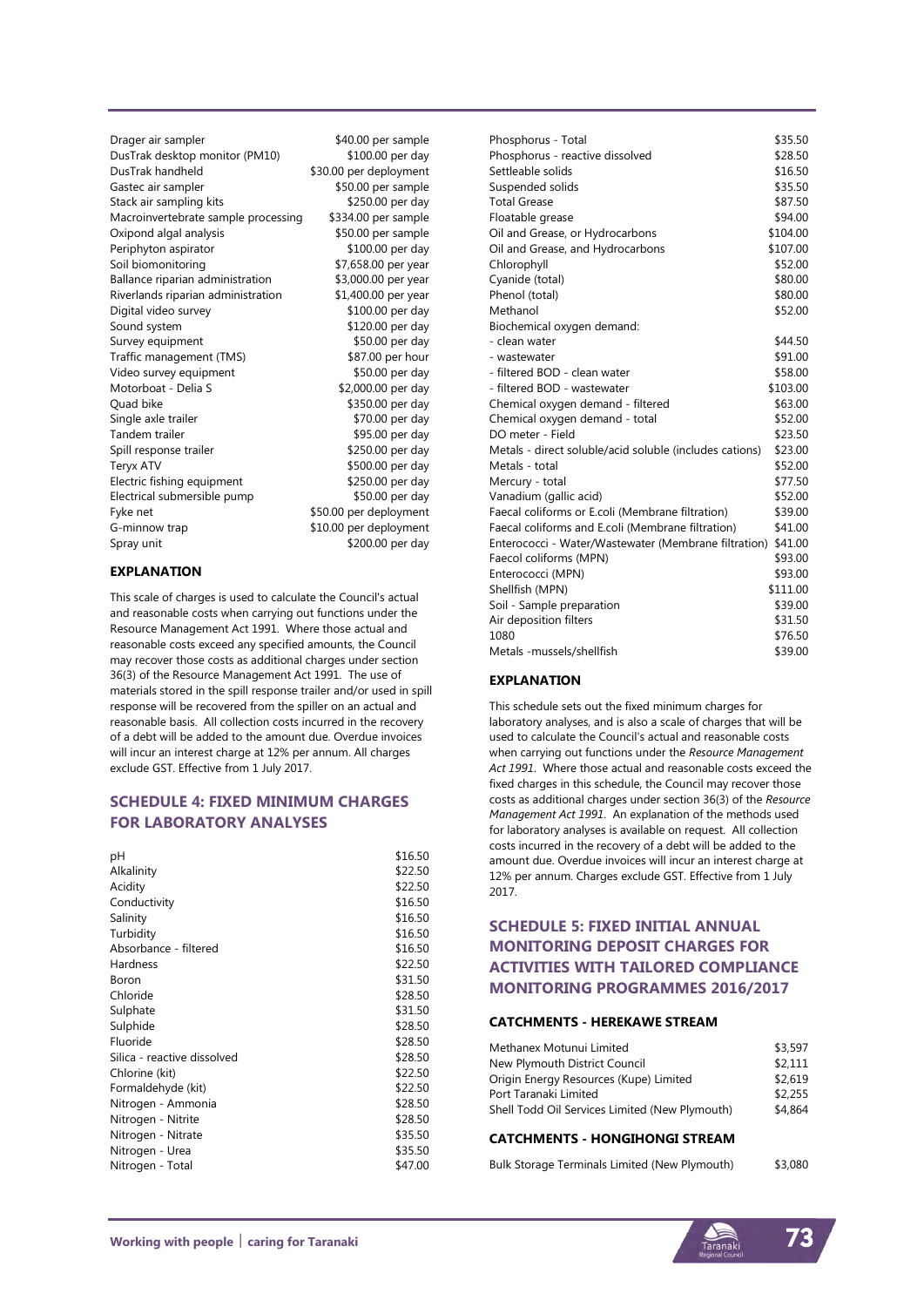| Fonterra Limited                               | \$1,652 |
|------------------------------------------------|---------|
|                                                | \$1,908 |
| Liquigas Limited                               |         |
| Molten Metals Limited                          | \$2.566 |
| New Plymouth District Council                  | \$1,652 |
| New Zealand Oil Services Ltd (New Plymouth)    | \$2.576 |
| Port Taranaki Limited                          | \$1,140 |
| Shell Todd Oil Services Limited (New Plymouth) | \$2,390 |

#### **CATCHMENTS - LOWER WAIWHAKAIHO AIRSHED**

| Downer NZ Limited                 | \$7,609 |
|-----------------------------------|---------|
| Fitzroy Engineering Group Limited | \$8,324 |
| Intergroup Limited                | \$1,707 |
| Katere Surface Coatings Limited   | \$4,050 |
| Ravensdown Limited                | \$5,850 |

#### **CATCHMENTS - LOWER WAIWHAKAIHO RIVER**

| AML Limited (Trading as Allied Concrete) | \$2,912  |
|------------------------------------------|----------|
| Downer EDI Works Limited                 | \$3,370  |
| Envirowaste Services Limited             | \$4,061  |
| Firth Industries Limited                 | \$3,388  |
| <b>Fitzroy Engineering Group Limited</b> | \$4,432  |
| Freight & Bulk Transport Limited         | \$4,271  |
| Katere Stores Limited                    | \$3,863  |
| Nankervis Family Trust                   | \$2,820  |
| New Plymouth District Council            | \$11.656 |
| New Zealand Decorative Concrete Limited  | \$1,875  |
| New Zealand Railways Corporation         | \$5,879  |
| Ravensdown Fertiliser Co-operative Ltd   | \$11,923 |
| Taranaki Sawmills Limited                | \$9,540  |
| <b>Technix Group Limited</b>             | \$4,867  |

#### **CATCHMENTS - MANGATI STREAM**

| <b>ABB Limited</b>                              | \$4,810  |
|-------------------------------------------------|----------|
| <b>ABB Transformers Limited</b>                 | \$967    |
| <b>First Gas Limited</b>                        | \$2,905  |
| <b>GrainCorp Feeds Limited</b>                  | \$7.059  |
| Greymouth Petroleum Acquisition Company Limited | \$5,648  |
| <b>Halliburton New Zealand</b>                  | \$5,776  |
| J Swap Contractors Limited                      | \$5,890  |
| McKechnie Aluminium Solutions Limited           | \$8,346  |
| New Plymouth District Council                   | \$5,302  |
| Nexans New Zealand Limited                      | \$5,962  |
| OMV New Zealand Limited                         | \$4,939  |
| Schlumberger New Zealand Limited                | \$8.502  |
| Tasman Oil Tools Limited                        | \$5,830  |
| Tegel Foods Limited (Feedmill)                  | \$8,561  |
| Tegel Foods Limited (Poultry Processing Plant)  | \$17,416 |
| <b>TIL Freighting Limited</b>                   | \$8,462  |
|                                                 |          |

#### **CATCHMENTS - TAWHITI STREAM**

| Graeme Lowe Protein Limited          | \$11,003 |
|--------------------------------------|----------|
| Silver Fern Farms Management Limited | \$14,874 |
| Taranaki Fish & Game Council         | \$1,554  |

#### **CATCHMENTS - WAITAHA STREAM**

| AICA (NZ) Limited                            | \$10,398 |
|----------------------------------------------|----------|
| C&O Concrete Products Limited (NEW PLYMOUTH) | \$2.149  |
| Energyworks Limited                          | \$3.121  |
| Greymouth Facilities Limited                 | \$2,981  |
| Intergroup Limited                           | \$2.981  |
| Meredith Scrap Metals Limited                | \$4,290  |
| New Plymouth District Council                | \$5,038  |
| Symons Property Developments Limited         | \$3,086  |
| Taranaki Sawmills Limited                    | \$5.647  |

| <b>DAIRY PROCESSING</b>         |         |
|---------------------------------|---------|
| Zelam Limited (NEW PLYMOUTH)    | \$1.155 |
| Woodwards 2008 Limited          | \$1.129 |
| Weatherford New Zealand Limited | \$4,401 |
| <b>TBS Coatings Limited</b>     | \$3,765 |
|                                 |         |

| Fonterra Co-operative Group Ltd, Whareroa | \$36,846  |
|-------------------------------------------|-----------|
| Fonterra Limited                          | \$117,443 |

#### **HYDRO-ELECTRIC ENERGY**

| Opunake Power Limited   | \$11,257 |
|-------------------------|----------|
| Renewable Power Limited | \$18,413 |
| Trustpower Limited      | \$60,684 |

#### **INDUSTRIAL**

| Ballance Agri-Nutrients Limited (Pungarehu)        | \$758    |
|----------------------------------------------------|----------|
| Dow AgroSciences (NZ) Limited                      | \$19,332 |
| Downer NZ Limited                                  | \$1,269  |
| Fonterra Limited                                   | \$694    |
| McKechnie Aluminium Solutions Limited              | \$18,332 |
| Methanex Motunui Limited                           | \$2,300  |
| New Zealand Oil Services Ltd (New Plymouth)        | \$1,988  |
| Port Taranaki Limited                              | \$6,732  |
| Powerco Limited (Electricity Operations)           | \$678    |
| Sandford Bros Limited                              | \$915    |
| Solexin Industries Limited                         | \$650    |
| Taranaki Bulk Storage Limited                      | \$758    |
| Taranaki Stock Car Club Inc                        | \$650    |
| Technix Taranaki Terminal Limited                  | \$900    |
| Transpower New Zealand Limited                     | \$1,568  |
| Tranzit Coachlines Taranaki Limited (New Plymouth) | \$477    |

#### **IRRIGATION**

| AL & LA Campbell                              | \$2,284 |
|-----------------------------------------------|---------|
| Anthony Ingman & Kerstin Johanna Williams     | \$2,390 |
| <b>AR Geary Trust</b>                         | \$1,847 |
| BR & RG Harvey Family Trust                   | \$601   |
| Coastal Country Farms Limited                 | \$2,178 |
| Cornwall Park Farms Limited                   | \$707   |
| Craig Timothy & Joanne Maree McDonald         | \$2,178 |
| Crosbig Trusts Partnership                    | \$2,564 |
| David Pease Family Trust                      | \$1,966 |
| DR Wilson                                     | \$3,340 |
| Estate Andrew & Elva N Barkla                 | \$2,284 |
| Estate Ian Mantey & Sally Mantey Family Trust | \$601   |
| FJ Goodin & Sons Limited                      | \$2,670 |
| <b>Fonic Farms Limited</b>                    | \$961   |
| Gibbs G Trust                                 | \$608   |
| Graham & Ruby Dorn                            | \$1,330 |
| Greg McCallum                                 | \$1,582 |
| <b>GSJ Trust</b>                              | \$2,284 |
| Hawera Golf Club Inc                          | \$399   |
| Inglewood Golf Club Inc                       | \$936   |
| James & Donna-Maree Baker                     | \$1,926 |
| Jimian Limited                                | \$2,178 |
| John & Elaine Glenda Sanderson                | \$4,567 |
| JW & MT Hamblyn Family Trusts                 | \$1,702 |
| Kaihihi Trust                                 | \$2,670 |
| Kaitake Golf Club Inc                         | \$830   |
| <b>KCCG Sole Trust</b>                        | \$1,383 |
| Kereone Farms Limited                         | \$8,056 |
| Kohi Investments Limited                      | \$2,411 |
| Larsen Trusts Partnership                     | \$2,178 |
| Leatherleaf Limited                           | \$1,475 |
| Luttrell Trust Partnership                    | \$3,065 |
|                                               |         |

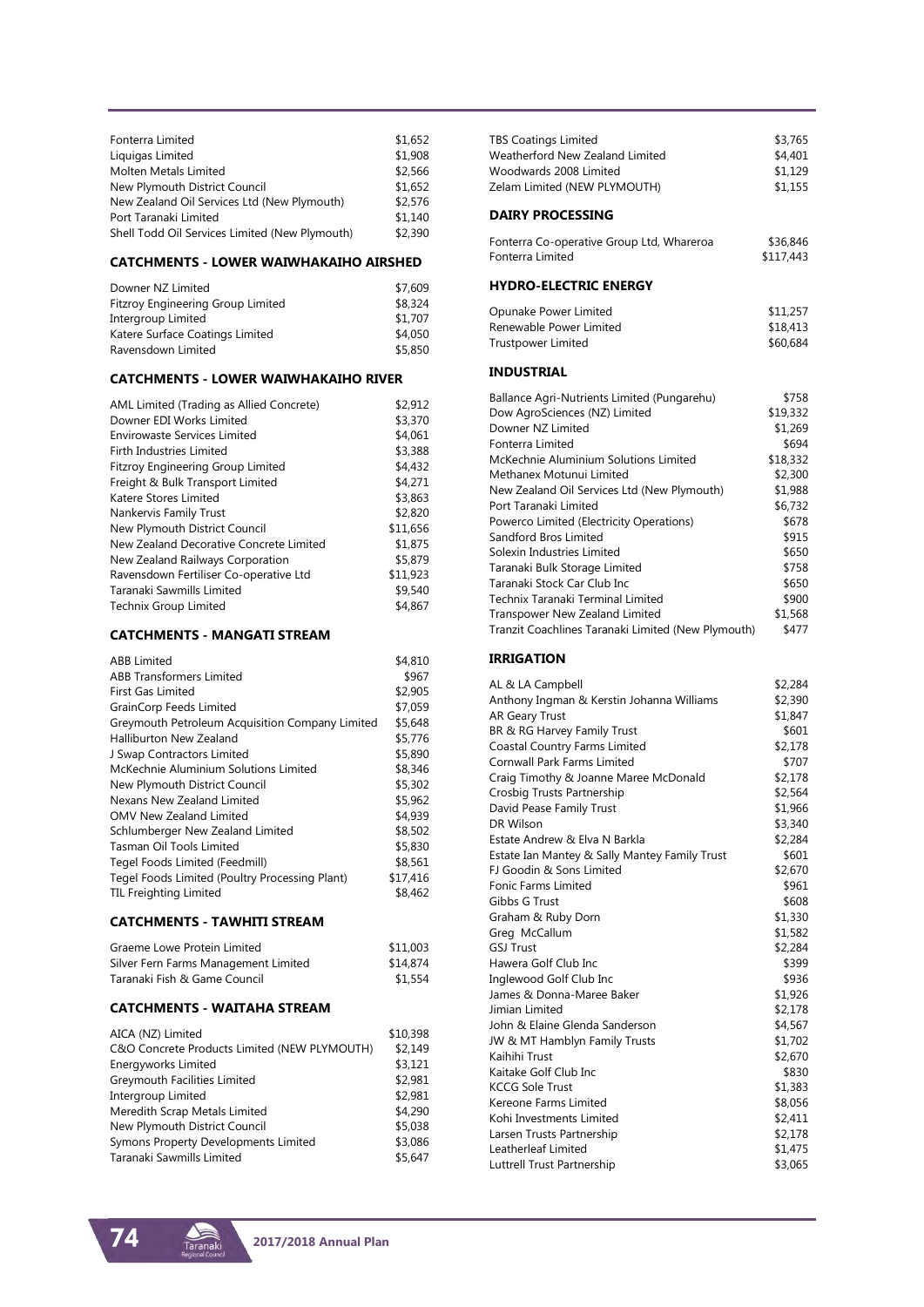| Manaja Golf Club                           | \$505   |
|--------------------------------------------|---------|
| Manukorihi Golf Club Inc                   | \$890   |
| Mara Trust                                 | \$2,411 |
| New Plymouth Golf Club Inc                 | \$1,805 |
| Nigel Wayne & Denise Mary King             | \$2.178 |
| Nilock & Camole Trusts                     | \$2,564 |
| NRGE Farms Limited/Oceanview Trust         | \$2,178 |
| Ohawe Farm Limited                         | \$601   |
| Pihama Farms Limited                       | \$2,178 |
| Pinehill Land Company Limited              | \$2.178 |
| Pukeone Partnership                        | \$7,084 |
| RA & SM Geary Trusts Partnership           | \$1,025 |
| Riverside Farms Taranaki Ltd               | \$2,199 |
| RM & MC Julian Family Trust                | \$2,284 |
| Roger Dickie Family Trust                  | \$707   |
| <b>Spenceview Farms</b>                    | \$3,291 |
| Stratford Golf Club Inc                    | \$611   |
| Taranaki Community Rugby Trust             | \$2.178 |
| Te Ngutu Golf Club Incorporated            | \$989   |
| Waikaikai Farms Limited                    | \$1,595 |
| Waitara Golf Club Inc                      | \$830   |
| <b>Waiwira Trust</b>                       | \$2,575 |
| Walker & McLean Partnership                | \$1,337 |
| Wayne Douglas & Sandra Christine Morrison  | \$4,639 |
| Westown Golf Club Incorporated             | \$830   |
| <b>Woollaston Family Trust Partnership</b> | \$2,390 |
|                                            |         |

## **LANDFILLS/CLEANFILLS**

| A & A George Family Trust            | \$1,361   |
|--------------------------------------|-----------|
| <b>AA Contracting Limited</b>        | \$1,572   |
| <b>AE Riddick</b>                    | \$1,475   |
| Barry & Lynette Bishop               | \$1,413   |
| Central Greenwaste 2012              | \$1,278   |
| Denis Wheeler Earthmoving Limited    | \$1,785   |
| Dimar Partnership                    | \$1,466   |
| Downer EDI Works Ltd                 | \$1,475   |
| Downer NZ Limited                    | \$2,897   |
| Gas & Plumbing Ltd                   | \$1,422   |
| Graham Harris (2000) Limited         | \$1,475   |
| Groundworkx Taranaki Limited         | \$1,278   |
| JW & CT Bailey Ltd                   | \$1,103   |
| Malandra Downs Limited               | \$1,724   |
| New Plymouth District Council        | \$65,502  |
| South Taranaki District Council      | \$92,004  |
| <b>Stratford District Council</b>    | \$8,225   |
| Taranaki Trucking Company Limited    | \$1,245   |
| <b>TPJ Partnership</b>               | \$2,356   |
| Value Timber Supplies Limited        | \$2,828   |
| <b>Waverley Sawmills Limited</b>     | \$6,449   |
| <b>MARINE DISCHARGES</b>             |           |
| Anzco Foods Waitara Limited (Eltham) | \$4,005   |
| New Plymouth District Council        | \$31,941  |
| Port Taranaki Limited                | \$12,875  |
| Meat Processing                      |           |
| Ample Group Limited                  | \$21,246  |
| Riverlands Eltham Limited (Eltham)   | \$46,318  |
| Silver Fern Farms Management Limited | \$17,128  |
| Taranaki By-Products Limited         | \$109,091 |

### **MINOR INDUSTRIES**

Taranaki By-Products Limited

| AML Limited (Trading as Allied Concrete) | \$1,357 |
|------------------------------------------|---------|
| Arabac Aerial Abseil Access (NZ) Limited | \$612   |
| Berridge Pet Food                        | \$506   |
| <b>Blastways Limited</b>                 | \$612   |

| Coastal Services Limited                   | \$612   |
|--------------------------------------------|---------|
| <b>Edmonds Industrial Coatings Ltd</b>     | \$612   |
| Egmont Canine Retreat and Cattery          | \$506   |
| Eltham Sandblasting Limited                | \$612   |
| <b>Firth Industries</b>                    | \$1,357 |
| Fletcher Concrete & Infrastructure Limited | \$1,357 |
| Fulton Hogan Limited (New Plymouth)        | \$135   |
| Hawera Rewinds                             | \$506   |
| Independent Services                       | \$124   |
| <b>Inglewood Timber Processors</b>         | \$506   |
| JD Hickman 1997 Family Trust               | \$3,269 |
| Lorry Land Limited                         | \$506   |
| M Hooper                                   | \$612   |
| Napier Sandblasting Co Limited             | \$612   |
| New Plymouth District Council              | \$6,433 |
| Nickel Blast & Paint 2013                  | \$612   |
| Osflo Fertiliser Limited                   | \$9,133 |
| P Iones                                    | \$506   |
| Pacific Natural Gut String Co. Limited     | \$2,242 |
| Soda Blast Limited                         | \$612   |
| Taranaki Galvanizers Limited               | \$5,434 |
| Transpower New Zealand Limited             | \$612   |
| W Abraham Limited                          | \$3,732 |
| Waverley Sawmills Limited                  | \$347   |
|                                            |         |

### **MISCELLANEOUS**

| New Plymouth District Council     | \$9,018 |
|-----------------------------------|---------|
| New Plymouth Girls' High School   | \$168   |
| New Zealand Railways Corporation  | \$282   |
| Pungarehu Community Committee     | \$168   |
| South Taranaki District Council   | \$5,468 |
| <b>Stratford District Council</b> | \$168   |
| Stratford High School             | \$168   |
|                                   |         |

#### **NON-RENEWABLE ENERGY**

|  |  | Contact Energy Limited (Wellington) |
|--|--|-------------------------------------|
|--|--|-------------------------------------|

### **PETROCHEMICAL**

| Ballance Agri-Nutrients (Kapuni) Limited       |                                             | \$43,108 |
|------------------------------------------------|---------------------------------------------|----------|
| Bridge Petroleum Limited                       |                                             | \$1,120  |
| <b>BTW Company Limited</b>                     |                                             | \$22,043 |
| CD Boyd                                        |                                             | \$18,929 |
| Cheal Petroleum Limited                        |                                             | \$26,104 |
| Contact Energy Limited (Wellington)            |                                             | \$6,084  |
| <b>Energy Services International Limited</b>   |                                             | \$636    |
|                                                | Greymouth Petroleum Acquisition Company Ltd | \$21,217 |
| Greymouth Petroleum Limited                    |                                             | \$28,227 |
| Greymouth Petroleum Turangi Limited            |                                             | \$3,182  |
| Methanex Motunui Limited                       |                                             | \$27,001 |
| Nova Energy Limited                            |                                             | \$6,945  |
| <b>NZEC Tariki Limited</b>                     |                                             | \$962    |
| NZEC Waihapa Limited (NZ Energy Corp.)         |                                             | \$10,583 |
| NZEC Waihapa Limited and NZEC Tariki Limited   |                                             | \$209    |
| Origin Energy Resources (Kupe) Limited         |                                             | \$16,953 |
| Origin Energy Resources NZ (Rimu) Limited      |                                             | \$23,068 |
| Petrochem Limited                              |                                             | \$5,573  |
| Remediation (NZ) Limited                       |                                             | \$55,163 |
| Shell Exploration NZ Limited                   |                                             | \$13,888 |
| Shell Todd Oil Services Limited (New Plymouth) |                                             | \$48,621 |
| Surrey Road Landfarms Limited                  |                                             | \$9,096  |
| TAG Oil (NZ) Limited                           |                                             | \$16,031 |
| Taranaki Ventures II Limited                   |                                             | \$345    |
| Taranaki Ventures Limited                      |                                             | \$7,972  |
| Todd Energy Limited                            |                                             | \$44,603 |
| <b>TWN Limited Partnership</b>                 |                                             | \$12,576 |
|                                                |                                             |          |





 $$34,802$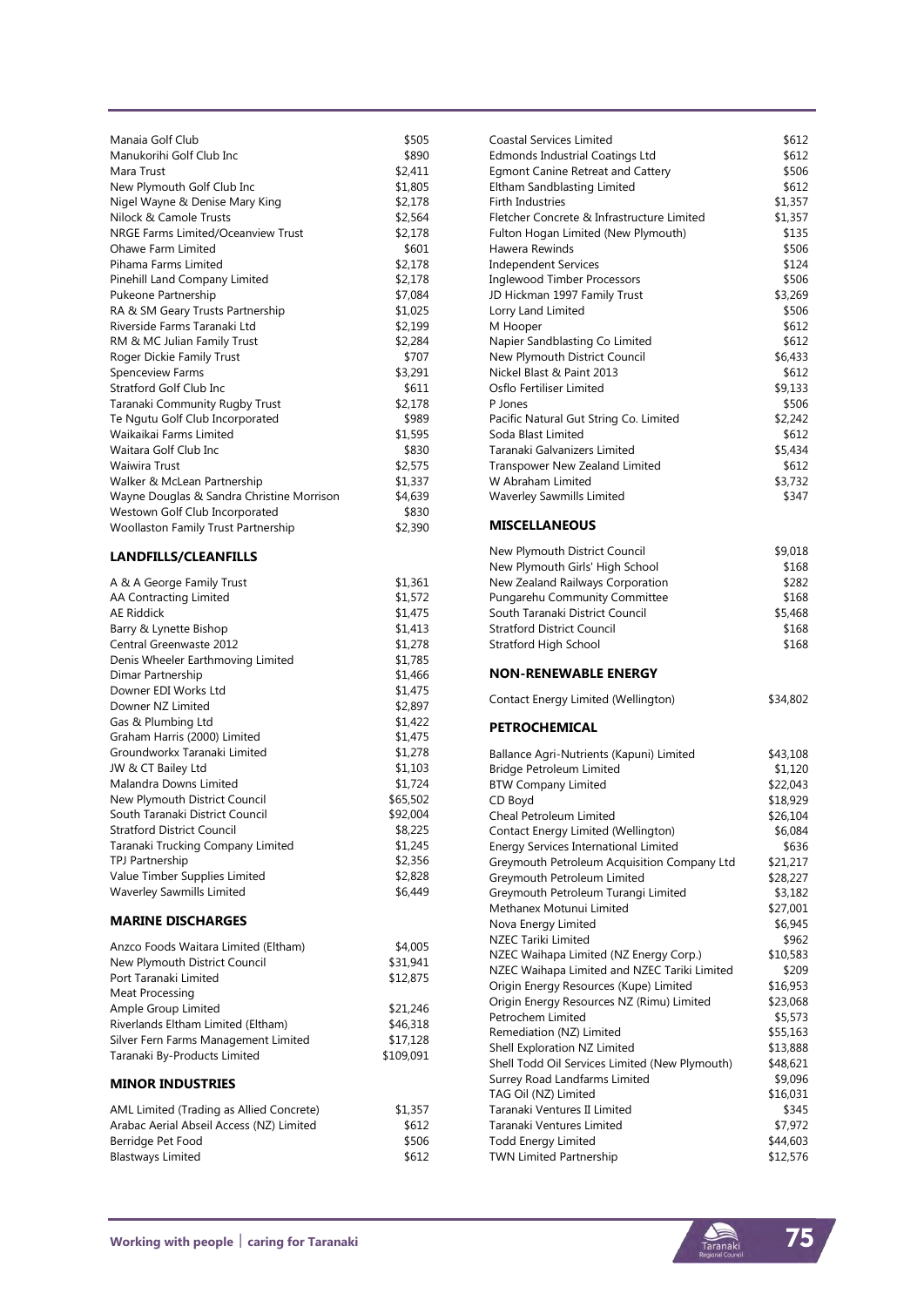| Vector Gas Trading Limited<br>Vector Limited (Hawera)<br>Waste Remediation Services Limited<br>Wood Group M & O | \$7,615<br>\$6,992<br>\$36,404<br>\$1,249 |
|-----------------------------------------------------------------------------------------------------------------|-------------------------------------------|
| <b>PIGGERIES</b>                                                                                                |                                           |
| Aorere Farms Partnership<br>DH Lepper Trust<br><b>RKM Farms Limited</b>                                         | \$1,082<br>\$6.618<br>\$4,979             |
| <b>QUARRIES</b>                                                                                                 |                                           |
| AA Contracting Limited                                                                                          | \$1,989                                   |

|                                        | ッエルシン   |
|----------------------------------------|---------|
| CD Boyd                                | \$1,989 |
| Dennis Mark & Diane Lillian Bourke     | \$1,989 |
| Ferndene Quarries Limited              | \$1,135 |
| Gavin & Linda Jones                    | \$700   |
| Gibson Family Trust                    | \$2,858 |
| Goodin AG Limited                      | \$1,724 |
| <b>Grant Cudby Contracting Limited</b> | \$862   |
| <b>Gully Rock Limited</b>              | \$2,466 |
| Hey Trust                              | \$1,459 |
| Horizon Trust Management Limited       | \$4,959 |
| Inglewood Metal Limited                | \$7,171 |
| Jones Quarry Limited                   | \$3,165 |
| OW Burgess & TH Crowley Partnership    | \$2,488 |
| R A Wallis Limited                     | \$2,004 |
| <b>RJ</b> Dreaver                      | \$1,989 |
| Taranaki Trucking Company Limited      | \$1,135 |
| <b>Taunt Contracting Limited</b>       | \$1,459 |
| <b>Vickers Quarries Limited</b>        | \$3,349 |
| Waverley Bulk Transport Limited        | \$1,724 |
| Whitaker Civil Engineering Limited     | \$2,254 |
| Winstone Aggregates Limited (Opunake)  | \$2,466 |

#### **SEWERAGE DISCHARGES AND TREATMENT**

| CD Bovd                         | \$3,702   |
|---------------------------------|-----------|
| New Plymouth District Council   | \$11,833  |
| South Taranaki District Council | \$101,702 |
| Wai-iti Motor Camp Limited      | \$4,453   |

#### **WATER TAKES**

| A Middleton                               | \$436    |
|-------------------------------------------|----------|
| Awatea Hawkes Bay Trust                   | \$542    |
| <b>Belmont Dairies Limited</b>            | \$542    |
| Caiseal Trust Partnership                 | \$542    |
| Carter AJ Limited                         | \$648    |
| ClearAz Taranaki Spring Water             | \$648    |
| Cold Creek Community Water Supply Limited | \$13,993 |
| Construction Mechanics (1993) Limited     | \$542    |
| D Krumm                                   | \$436    |
| DP & JH Roper Family Trusts Partnership   | \$648    |
| Eric & Cedric Lander                      | \$542    |
| G Lance                                   | \$542    |
| <b>Gwerder Brothers</b>                   | \$648    |
| Hernly Farm Limited                       | \$542    |
| I Cassie                                  | \$648    |
| Ian & Judith Armstrong                    | \$542    |
| IHC New Zealand Inc (North Taranaki)      | \$648    |
| Kaipi Holdings Limited                    | \$542    |
| Kathdan Trust Limited                     | \$542    |
| Living Light 2000 Limited                 | \$489    |
| <b>MD Aiken Family Trust</b>              | \$925    |
| MJ Fahy & MO Fahy                         | \$648    |
| MJ Washer Trusts Partnership              | \$542    |
| Naplin Trust                              | \$648    |
|                                           |          |

| New Plymouth District Council        | \$12,513 |
|--------------------------------------|----------|
| Ngatoro Poultry Limited              | \$542    |
| Norwood Farm Partnership             | \$542    |
| Nukumaru Water Scheme Society Inc    | \$648    |
| Oakura Farms Limited                 | \$648    |
| Oaonui Water Supply Limited          | \$2,285  |
| Pariroa Marae (The Trustees)         | \$648    |
| PKW Farms I P                        | \$1,084  |
| Pungarehu Farmers Group Water Scheme | \$2,575  |
| SC & MJ O'Neill Family Trust         | \$542    |
| Sona Chosta Limited                  | \$648    |
| South Taranaki District Council      | \$33,663 |
| Stoney River Dairy Limited           | \$648    |
| <b>Stratford District Council</b>    | \$4,813  |
| Taranaki Greenhouses Limited         | \$648    |
| Taranaki Thoroughbred Racing         | \$6,111  |
| Te Rua O te Moko 2B Ahuwhenua Trust  | \$648    |
| Todd Energy Limited                  | \$648    |
| <b>Wairau Nurseries</b>              | \$277    |
|                                      |          |

#### **EXPLANATION**

The Council's fixed initial deposit charges for activities with tailored compliance monitoring programmes are presented in various groups based on the nature of the discharge and/or type of industry. Any additional costs over and above the initial fixed deposit will be charged in arrears.

For new tailored compliance monitoring programmes or inclusion of new consents into existing programmes (that arise between the setting of these charges and the end of the financial year that they relate to), an estimate will be provided to the consent holder and compliance monitoring work charged according to this. Where no estimate is provided, compliance monitoring costs will be recovered per Schedule 6 or 7 of this *Plan*.

Additional charges may be levied under section 36(3) of the *Resource Management Act 1991* where the Council's actual and reasonable costs exceed the fixed monitoring charge. See the scales of charges for staff time, consultants, plant and laboratory analyses set out in Schedules 1, 3 and 4. The above charges include those arising from any functions transferred to the Council under section 33 of the *Resource Management Act 1991*. All collection costs incurred in the recovery of a debt will be added to the amount due. Overdue invoices will incur an interest charge at 12% per annum. All charges exclude GST. Effective from 1 July 2017.

## **SCHEDULE 6: FIXED MINIMUM CHARGES FOR MONITORING FARM DAIRY DISCHARGES**

| The fixed charges for farm dairy discharge compliance   |       |
|---------------------------------------------------------|-------|
| monitoring inspection and sampling are set out below:   |       |
| Discharge to land consent:                              | \$300 |
| Discharge to water, no sampling:                        | \$300 |
| Discharge to water consent, including sampling          |       |
| discharge and receiving environment:                    | \$900 |
| Discharge to land and water consent, including sampling |       |
| discharge and receiving environment:                    | \$965 |
| Discharge to land and water consent, no sampling:       | \$350 |
|                                                         |       |

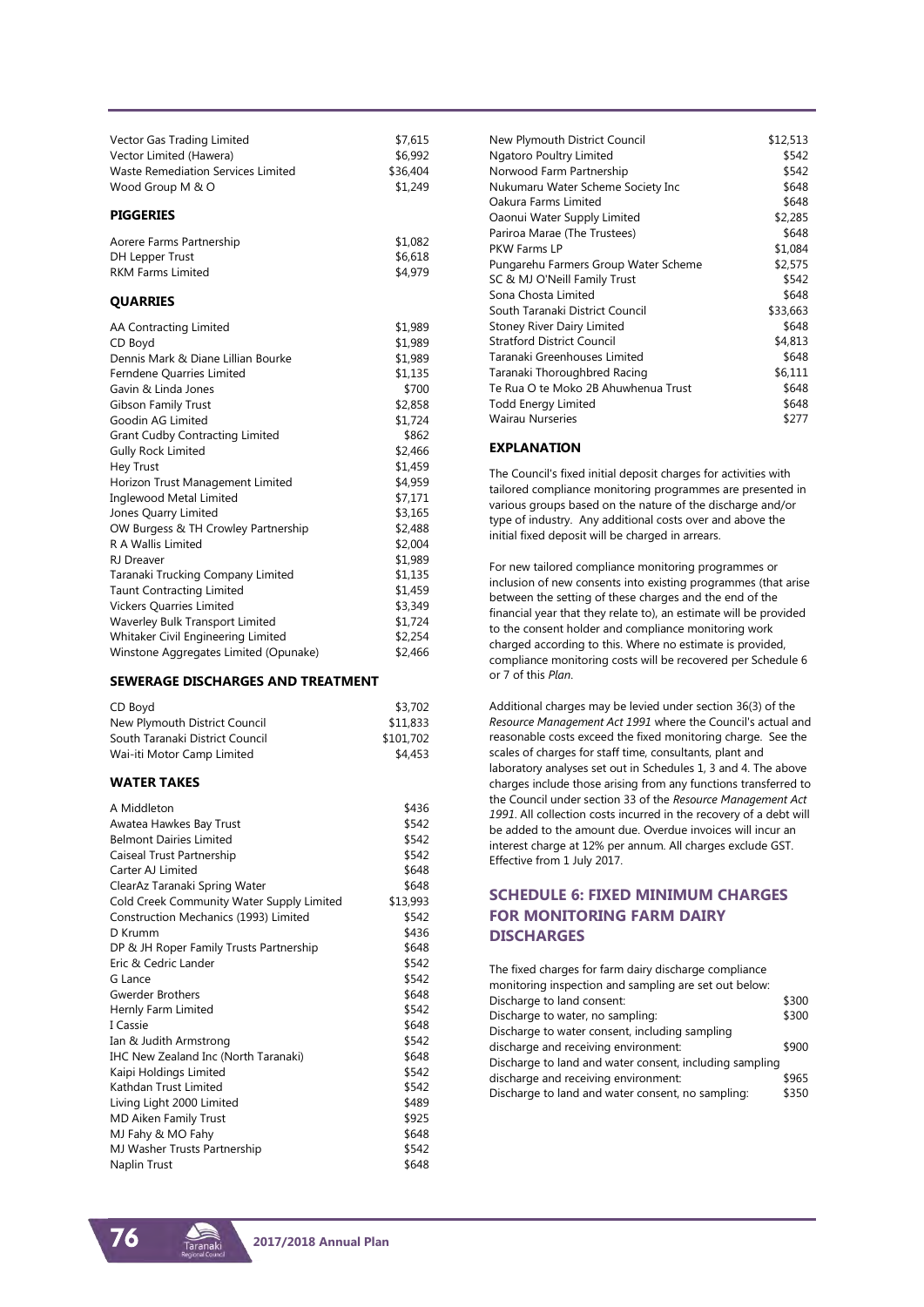Where non-compliance is detected the following additional monitoring re-inspection and sampling fixed charge may apply:

|                                                                          | <b>Minor</b><br>Non-<br>compliance | <b>Significant</b><br>Non-<br>compliance |
|--------------------------------------------------------------------------|------------------------------------|------------------------------------------|
| Discharge to land or<br>water consent, no<br>sampling                    | \$747                              | \$1,380                                  |
| Discharge to water<br>consent, including<br>sampling and<br>reinspection | \$1,190                            | \$1,822                                  |

#### **EXPLANATION**

The above fixed minimum charges for the annual farm dairy discharge compliance monitoring inspection and re-inspection, both including sampling, are based on actual and reasonable charges for staff time (Professional Staff, Schedule 1) and laboratory analyses (Schedule 4). The above fixed minimum charges for monitoring, re-inspection and sampling after noncompliance with resource consent conditions or the *Resource Management Act 1991*, whether this arises from the annual inspection or not, are based on actual and reasonable charges for staff time (Professional Staff, Schedule 1) and laboratory analyses (Schedule 4). Each farm dairy discharge noncompliance will be assessed in the context of the consent granted and compliance history of the consent. Significant non-compliance activities are non-compliances that will have actual or potential effects on the environment. Examples of a minor non-compliance are deficient baffles between ponds, minor failure to contain shed/race effluent and washings where these discharge to land, and stormwater diversion system deficient. Examples of significant non-compliance are ponding of effluent on the soil surface (unauthorised by resource consent), breach of discharge standards required in the resource consent, inadequate effluent storage and land area, significant increase in stock numbers beyond those allowed in the consent, and an inadequate effluent system. The above are examples and it should be noted they do not represent a complete list of non-compliances.

Additional charges may be levied under section 36(3) of the *Resource Management Act 1991* where the Council's actual and reasonable costs exceed the fixed monitoring and noncompliance charges. An example is a significant noncompliance for a discharge to land farm dairy discharge consent where sampling costs of the discharge and receiving water may be required. See the scales of charges for staff time, consultants, plant and laboratory analyses set out in Schedules 1, 3 and 4. All collection costs incurred in the recovery of a debt will be added to the amount due. Overdue invoices will incur an interest charge at 12% per annum. All charges exclude GST. Effective from 1 July 2017.

## **SCHEDULE 7: FIXED MINIMUM CHARGES FOR MONITORING WHERE NO TAILORED COMPLIANCE MONITORING PROGRAMME EXISTS**

The fixed charge for a regular compliance monitoring inspection that is not addressed in Schedule 5 or 6 is \$300 per inspection plus any additional plant or laboratory analyses costs as set out in Schedules 3 and 4.

The fixed charge for a regular compliance monitoring reinspection arising from non-compliance detected in an inspection that is not addressed in Schedule 5 or 6 is \$335 per inspection plus any additional plant or laboratory analyses costs as set out in Schedules 3 and 4.

For the monitoring of some resource consents, it is not possible to predesign a monitoring programme, or to apply a fixed charge. This may be because the consent is exercised irregularly or the scale of the consented activity varies unpredictably. In such cases the Council will scale the monitoring programme according to the activity and charge for reasonable inspection time, sample analysis and equipment hire as set out in Schedules 1, 3 and 4 of this Appendix. This approach will be applied to monitoring of consents such as those associated with well-sites, hydraulic fracturing, forestry, construction of pipelines/highways /other roading projects and other temporary earthworks.

#### **EXPLANATION**

The above fixed charges for compliance monitoring inspections and re-inspections are based on staff time for a Professional Staff (Schedule 1). Additional charges may be levied under section 36(3) of the *Resource Management Act 1991* where the Council's actual and reasonable costs exceed the fixed monitoring charge. See scales of charges for staff time, consultants, plant and laboratory analyses set out in Schedules 1, 3 and 4. The above charges include those arising from any functions transferred to the Council under section 33 of the *Resource Management Act 1991*. All collection costs incurred in the recovery of a debt will be added to the amount due. Overdue invoices will incur an interest charge at 12% per annum. All charges exclude GST. Effective from 1 July 2017.

## **SCHEDULE 8: CHARGES FOR THOSE REQUESTING HEARING COMMISSIONERS**

Any submitter making a request, under section 100A of the *Resource Management Act 1991*, shall be required to pay the additional cost of having the application heard and decided by independent commissioners as reasonably determined by the Council using costs set out in Schedules 1 and 2.

#### **EXPLANATION**

For a notified resource consent application a submitter may request that the Council delegate its functions, powers and duties required to hear and decide the application to one or more independent hearing commissioners. Section 36 (1)(ab) of the *Resource Management Act 1991* allows the Council to estimate the additional costs, as if the request had not been made, and immediately invoice the requestor(s) for this additional cost. Where more than one submitter makes a request the costs may be shared equally. If the additional cost of independent hearing commissioners is less than the payment then a refund will be made. Schedule 1 sets out the Council's scale of charges for staff time and Schedule 2 sets out the fixed minimum cost of processing resource consent applications and includes hearing costs. All collection costs incurred in the recovery of a debt will be added to the amount due. Overdue invoices will incur an interest charge at 12% per annum. All charges exclude GST. Effective from 1 July 2017.

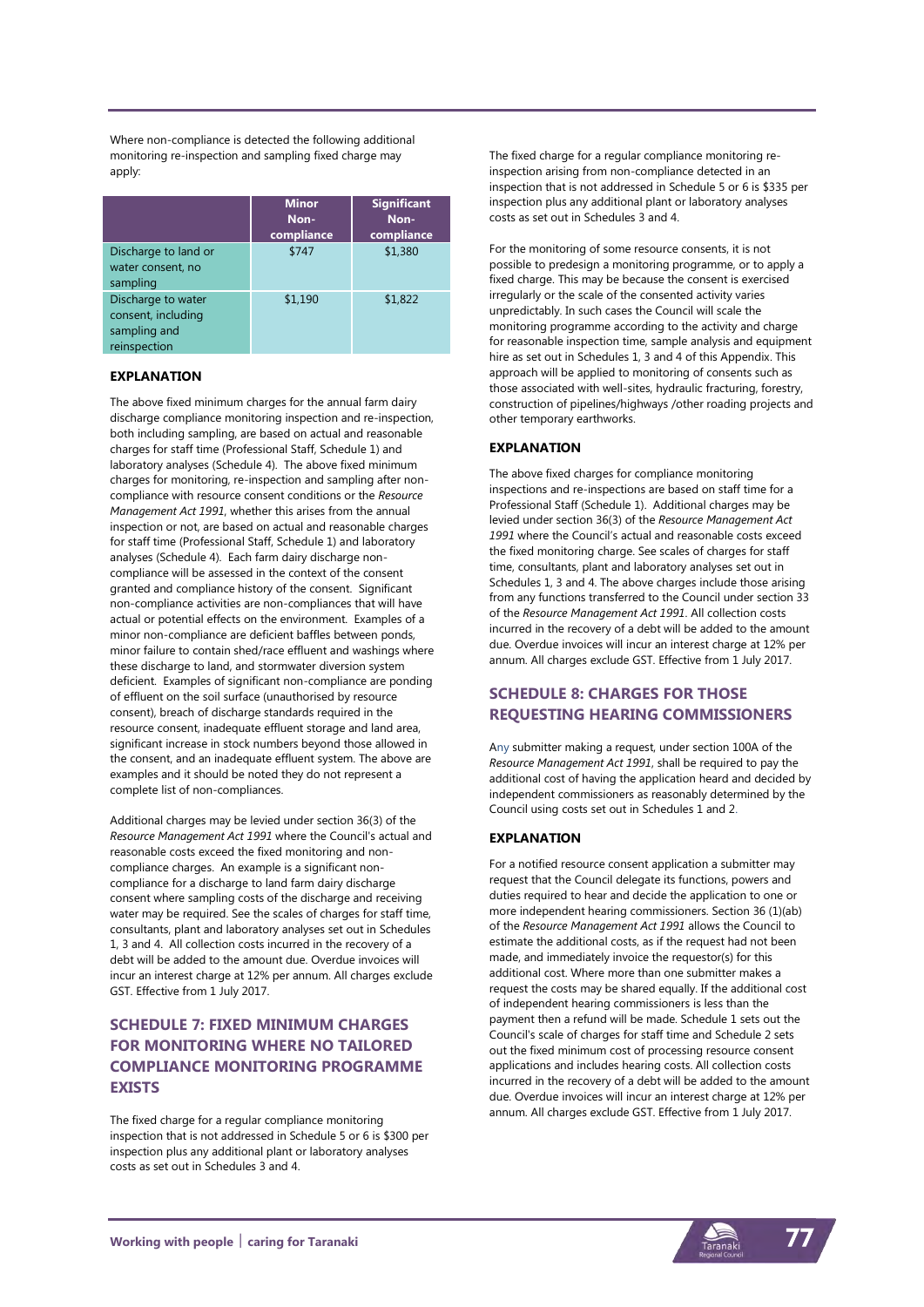## **Appendix 2: Building Act Charging Policy**

## **SCHEDULE OF CHARGES PURSUANT TO THE** *BUILDING ACT 2004*

#### **DAM COMPLIANCE AND SAFETY**

| <b>Function</b>                                         | <b>Deposit</b>                                                                                                                           | <b>Additional hourly charge</b>                                                                                                             |
|---------------------------------------------------------|------------------------------------------------------------------------------------------------------------------------------------------|---------------------------------------------------------------------------------------------------------------------------------------------|
| Project information audit<br>memorandum                 | Large Dam (above \$100,000 value) \$1,040<br>Medium Dam (\$20,000 to \$100,000 value) \$803<br>Small Dam (\$0 to \$20,000 value) \$574   | Actual and reasonable costs based on Appendix 1,<br>Schedule 1-Scale of charges for staff time.                                             |
| Lodge building warrant of<br>fitness                    | \$106                                                                                                                                    | Actual and reasonable costs based on Appendix 1,<br>Schedule 1-Scale of charges for staff time. Actual<br>and reasonable for expert advice. |
| Amendment to compliance<br>schedule                     | \$106                                                                                                                                    | Actual and reasonable costs based on Appendix 1,<br>Schedule 1-Scale of charges for staff time. Actual<br>and reasonable for expert advice. |
| <b>Certificate of Acceptance</b>                        | Large Dam (above \$100,000 value) \$4,123<br>Medium Dam (\$20,000 to \$100,000 value) \$2,061<br>Small Dam (\$0 to \$20,000 value) \$530 | Actual and reasonable costs based on Appendix 1,<br>Schedule 1-Scale of charges for staff time. Actual<br>and reasonable for expert advice. |
| Lodge dam classification<br>(potential impact category) | \$106                                                                                                                                    | Actual and reasonable costs based on Appendix 1,<br>Schedule 1-Scale of charges for staff time. Actual<br>and reasonable for expert advice. |
| Lodge annual dam safety<br>compliance certificate       | \$106                                                                                                                                    | Actual and reasonable costs based on Appendix 1,<br>Schedule 1-Scale of charges for staff time. Actual<br>and reasonable for expert advice. |
| Lodge dam safety<br>assurance programme                 | \$106                                                                                                                                    | Actual and reasonable costs based on Appendix 1,<br>Schedule 1-Scale of charges for staff time. Actual<br>and reasonable for expert advice. |

#### **EXPLANATION**

The charges are for the Council's actual and reasonable costs when carrying out functions under the *Building Act 2004* in relation to dams. The charge (in most cases) will be made up of a deposit and where required an additional charge, when the cost of performing the function exceeds the deposit by more than \$20. If the cost of performing the function is less than the deposit paid by more than \$20, a refund will be given.

The *Building Act* does not specify a particular procedure for the Council to follow when setting *Building Act* fees and charges. Charges under the *Building Act 2004* for performing any other function under the Act will be based on the staff charge our rates in Schedule 1. The Council has decided, for completeness and ease of reference, to include these charges in this *Plan*. All collection costs incurred in the recovery of a debt will be added to the amount due. Overdue invoices will incur an interest charge at 12% per annum. All charges are GST exclusive. Effective from 1 July 2017.



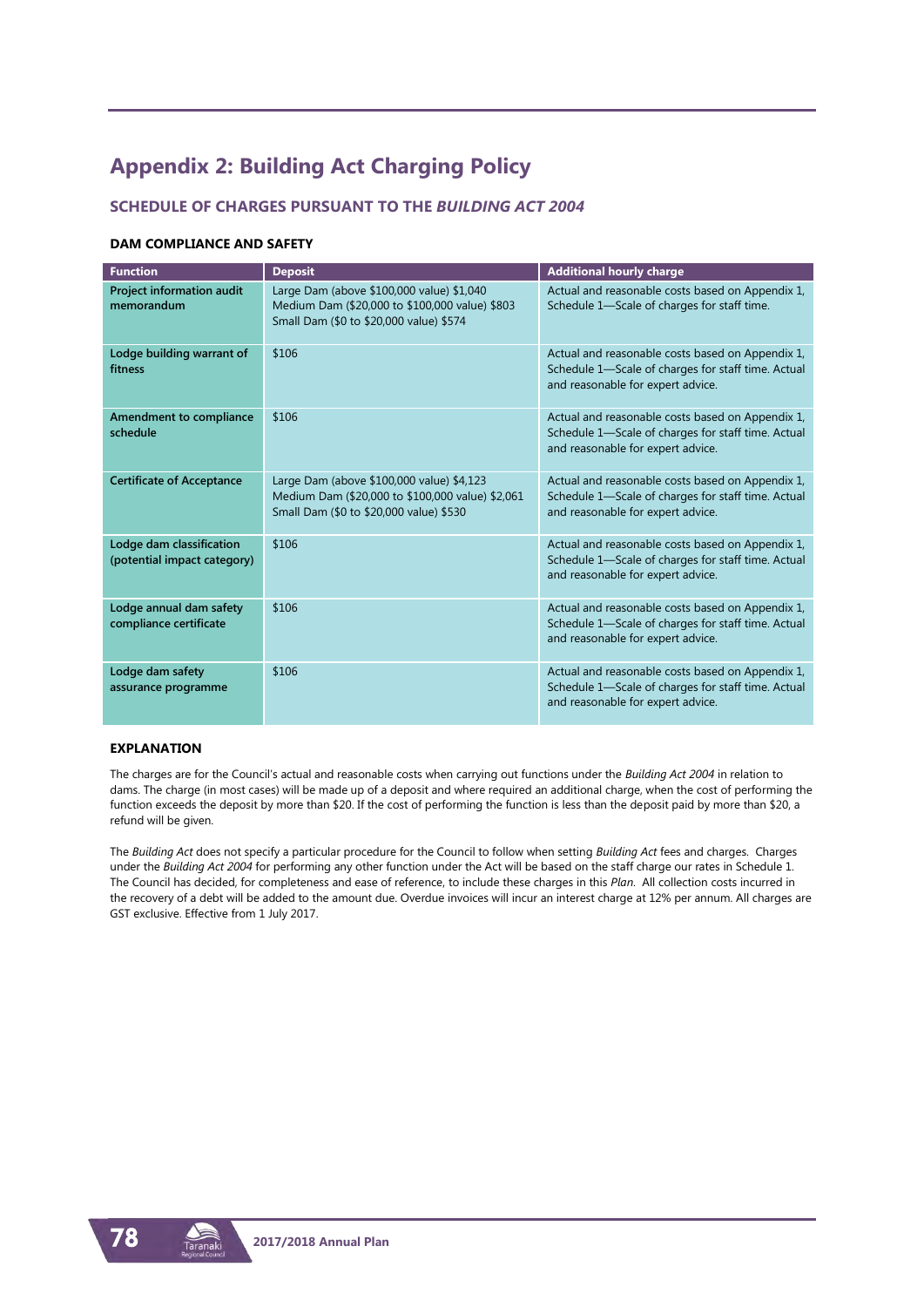## **Appendix 3: Local Government Act Charging Policy**

## **SCHEDULE OF CHARGES PURSUANT TO THE**  *LOCAL GOVERNMENT ACT 2002*

#### **INSPECTIONS AND INCIDENTS COST RECOVERY**

Pursuant to section 150 of the *Local Government Act 2002*, the Taranaki Regional Council gives notice that it has adopted the following schedules of charges for the recovery of the costs of inspection, including but not limited to routine and additional inspections, and inspections following any incidents, discharges, spillages or non-containment of substances that cause, or have the potential to cause, adverse environmental effects, where these costs are not covered by a more specific charge elsewhere.

The cost recovery schedule for staff time is set out in Schedule 1; plant is set out in Schedule 3; and laboratory analysis costs are set out in Schedule 4, with all schedules in Appendix 1.

#### **EXPLANATION**

The scale of charges set out above may apply for the recovery of reasonable costs incurred of staff time and analyses associated with inspections and following incidents, discharges, spillages, non-containment of substances or breaches of permitted activity standards that cause, or have the potential to cause, adverse environmental effects. Inspections of permitted activities may be undertaken to assess compliance with permitted activity standards. Inspections may involve actions such as taking and analysing samples to determine environmental effects. All collection costs incurred in the recovery of a debt will be added to the amount due. Overdue invoices will incur an interest charge at 12% per annum. All charges are GST exclusive. Effective from 1 July 2017.

## **Appendix 4: Local Government Official Information and Meetings Act Charging Policy**

**SCHEDULE OF CHARGES PURSUANT TO THE**  *LOCAL GOVERNMENT OFFICIAL INFORMATION AND MEETINGS ACT 1987*

#### **REQUESTS FOR SUPPLY OF INFORMATION UNDER THE LOCAL GOVERNMENT OFFICIAL INFORMATION AND MEETINGS ACT 1987**

Pursuant to section 13(1A) of the *Local Government Local Government Official Information and Meetings Act 1987* (LGOIMA), the Taranaki Regional Council may charge for the supply of information to recover its reasonable costs for labour and materials.

The cost recovery schedule for staff time is set out in Schedule 1.

The first 15 minutes of time spent actioning a request for information on each or any occasion relating to the same general matter shall be provided free of charge. The Council reserves its rights to charge for the provision of information above 15 minutes.

The Council requires payment in advance.

The first 20 pages of black and white photocopying on standard A4 or A3 paper shall be provided free of charge. Where the total number of pages of photocopying is in excess of 20 then each sheet of paper will be charged at 10 cents per sheet.

Upon receipt of a request for information, the Council will advise of the decision to charge, the estimated amount of the charge, how the charge has been calculated, the requirement to pay in advance and the right to seek a review by an Ombudsman of the estimated charge.

#### **EXPLANATION**

The scale of charges set out above may apply for the recovery of staff time and reasonable costs incurred with the collection and supply of information under LGOIMA. The recovery regime is based upon the Ombudsman's guidance *"The LGOIMA for local government agencies: A guide to processing requests and conducting meetings"*. All collection costs incurred in the recovery of a debt will be added to the amount due. Overdue invoices will incur an interest charge at 12% per annum. All charges are GST exclusive. Effective from 1 July 2017.